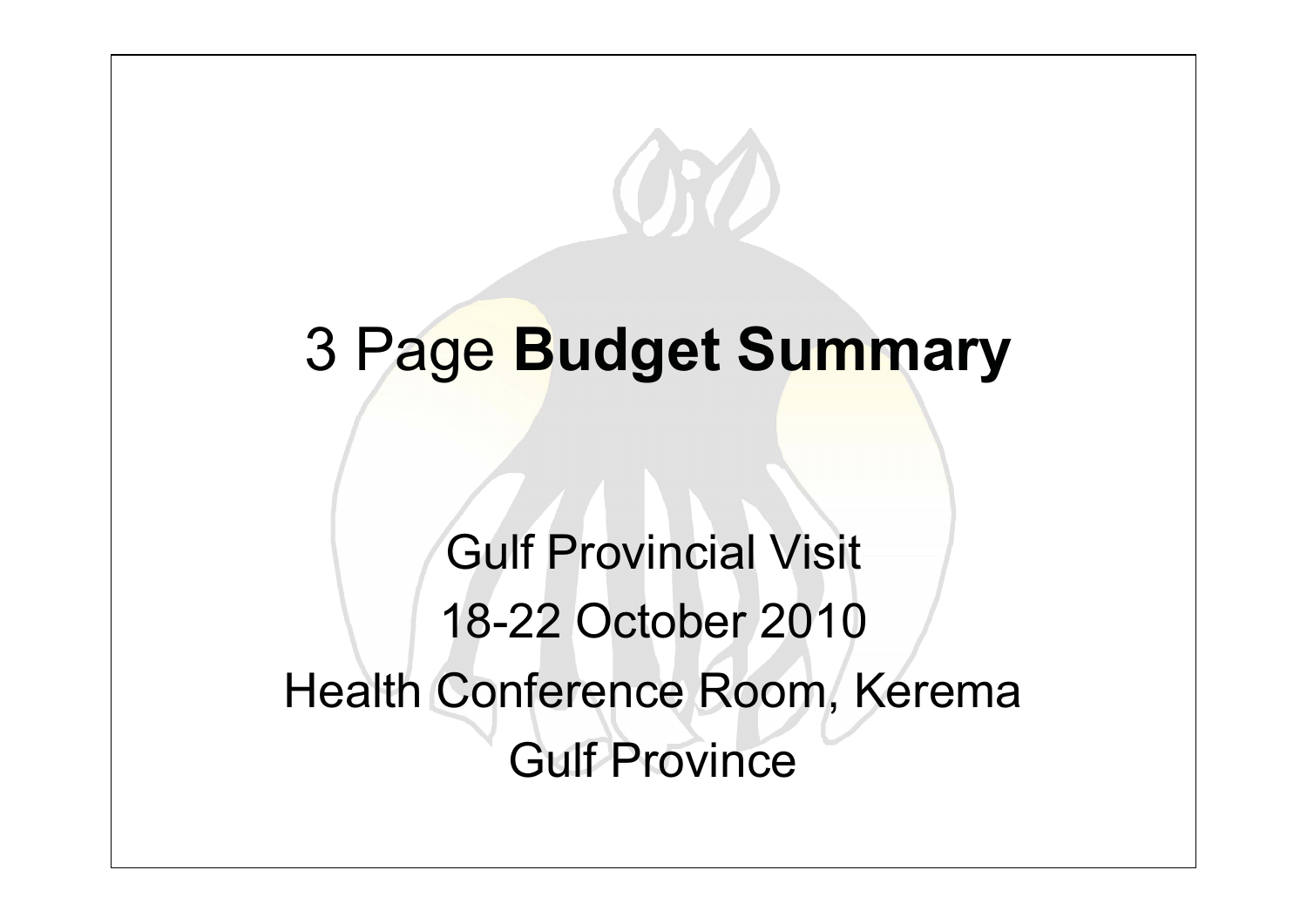# 3 Page **Budget Summary**

- 1. Revenue Estimates
- 2. Budget Allocation Summary
- 3. Minimum Priority Activities (MPA's)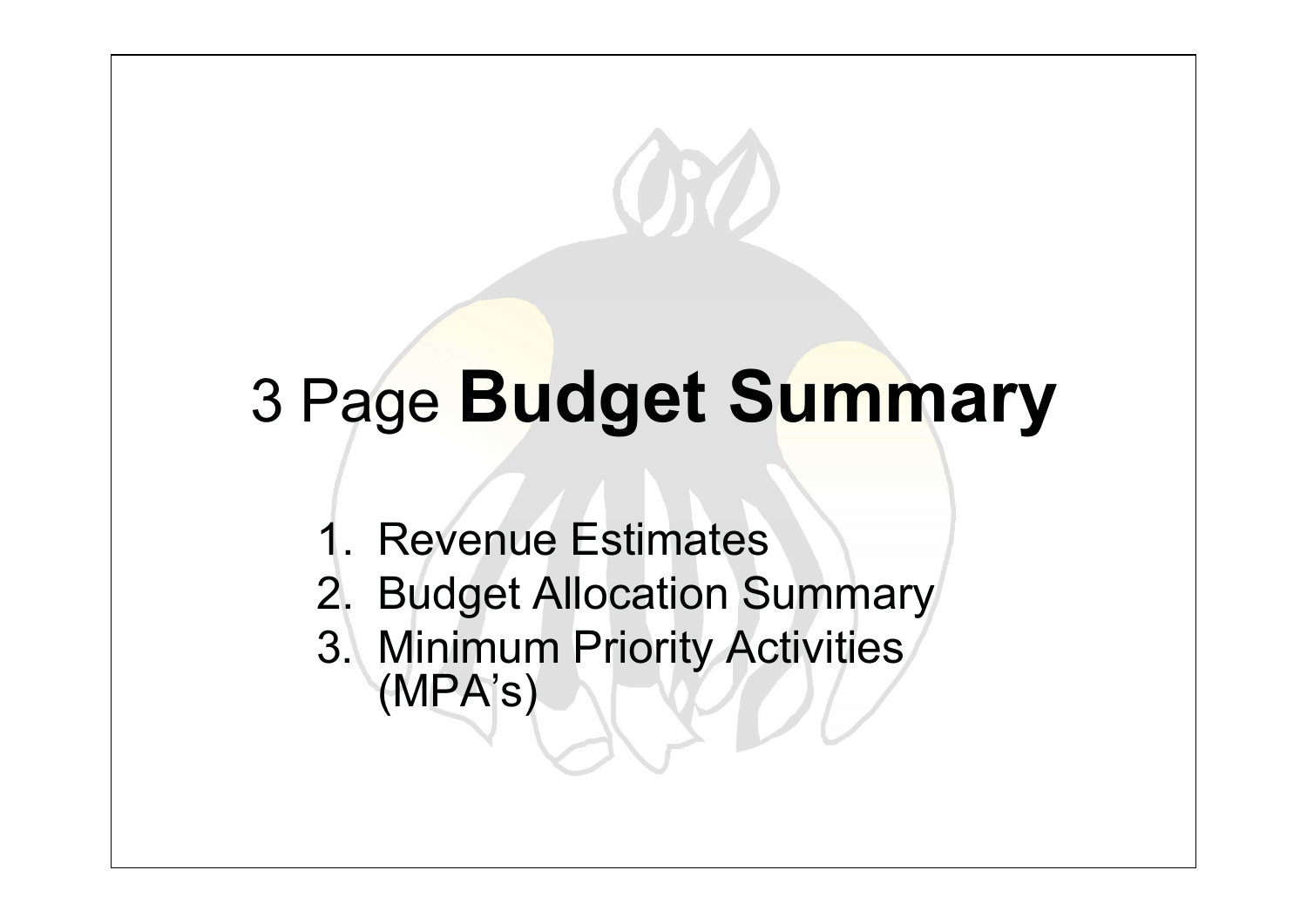# Why do the 3 pager?

- Budget books are becoming bigger and more difficult to comprehend.
- We need to help readers understand the budget better.
	- –Provincial Management Team (PMT)
	- –Provincial Executive Council (PEC)
	- –Provincial Budget & Planning divisions
	- –Department of Treasury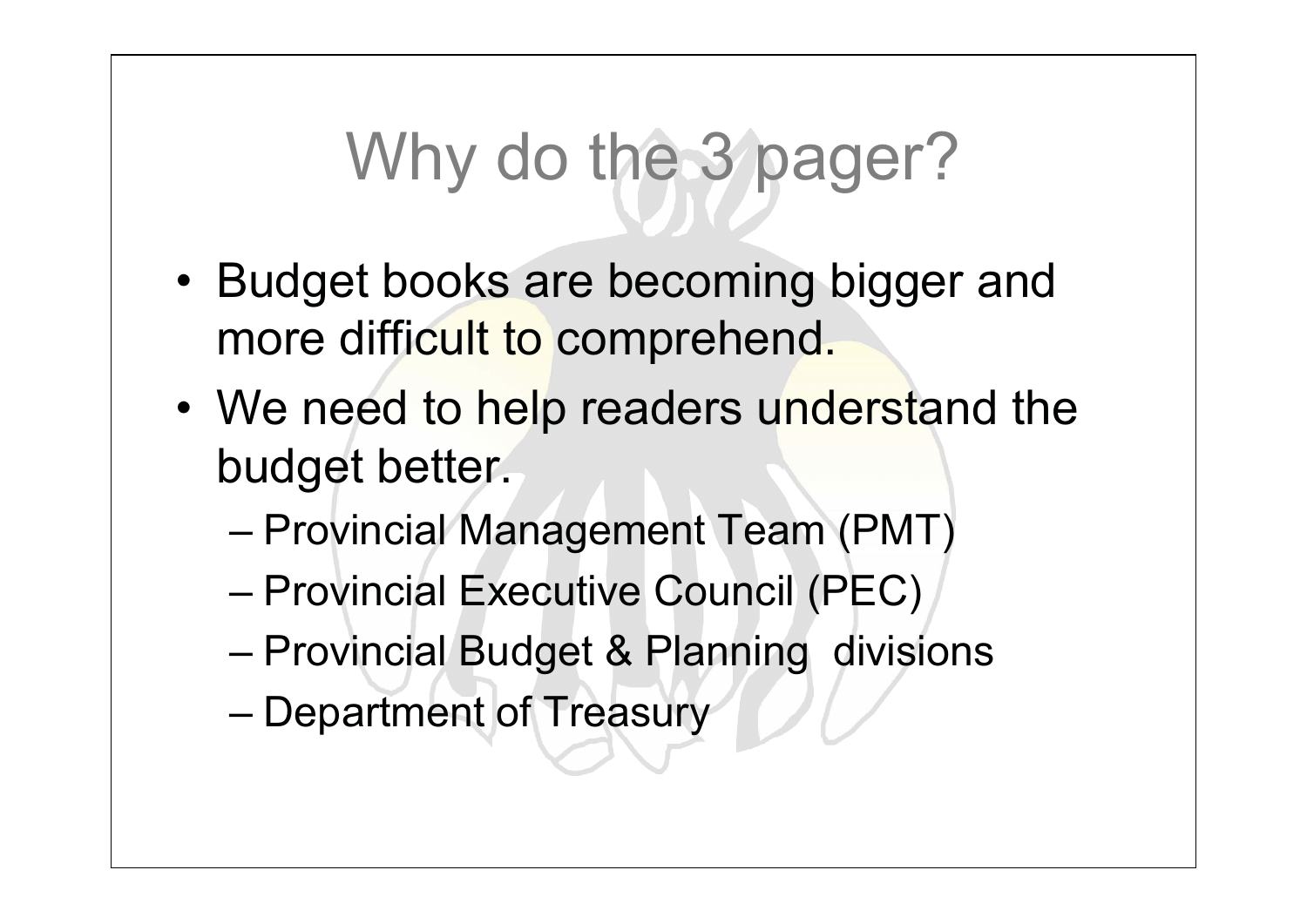### Show your revenue estimate in one sheet

### **Budget estimate: Revenue**

Internal Revenue

**MAIN MENU**

#### **CEILINGS**

| <b>GRANTS</b>                       | <b>PGK</b> | <b>INTERNAL REVENUE</b>       | <b>PGK</b> | DONOR / DEVELOPMENT<br><b>FUNDING</b>                | <b>PGK</b> | <b>Sector</b>             |  |  |
|-------------------------------------|------------|-------------------------------|------------|------------------------------------------------------|------------|---------------------------|--|--|
| Agriculture FG                      | 4,330,600  | <b>GST</b> distributions      | 5,560,400  | <b>DSGs</b>                                          | 750,000    |                           |  |  |
| <b>Education FG</b>                 | 1,167,900  | Licenses, fees & taxes        |            | <b>PDIP</b>                                          | 1,000,000  |                           |  |  |
| <b>Health FG</b>                    | 767,900    | - Motor Vehicles              |            | <b>WNB Fisheries Co-op</b>                           | 420,000    | <b>Primary Production</b> |  |  |
| Transport Infrastructure FG         | 435,700    | - Liquor                      |            |                                                      |            |                           |  |  |
| Village Courts FG                   | 165,300    | - Land                        |            |                                                      |            |                           |  |  |
| <b>Other Services Grant</b>         | 61,000     | Mining & Petroleum            |            |                                                      |            |                           |  |  |
| <b>Teacher Leave Fares</b>          | 2,000,000  | - Royalties                   |            |                                                      |            |                           |  |  |
| <b>Public Servant Leave Fares</b>   | 1,500,000  | - Dividends                   |            |                                                      |            |                           |  |  |
| <b>Village Court Allowances</b>     | 487,100    | Commercial receipts           | 9,741,244  |                                                      |            |                           |  |  |
| <b>Administration Grant</b>         | 61,000     | Fees & Fines                  | 2,625,000  |                                                      |            |                           |  |  |
| <b>LLG</b> transfers                | 1,658,600  | Road User tax                 | 150,000    |                                                      |            |                           |  |  |
|                                     |            | <b>Miscellaneous</b>          | 500,000    |                                                      |            |                           |  |  |
|                                     |            |                               |            |                                                      |            |                           |  |  |
|                                     |            |                               |            |                                                      |            |                           |  |  |
|                                     |            | Education FG c/fwd            |            |                                                      |            |                           |  |  |
| <b>Total Recurrent Grants</b>       | 12,635,100 | Health FG c/fwd               |            |                                                      |            |                           |  |  |
| <b>Public Servants Salaries</b>     | 8,500,000  | Transport Infras. FG c/fwd    |            |                                                      |            |                           |  |  |
| <b>Teachers Salaries</b>            | 25,100,000 | Former Years App'n (other)    | 9,604,300  |                                                      |            |                           |  |  |
| <b>Total Grants (incl salaries)</b> | 46,235,100 | <b>Total Internal Revenue</b> | 28,180,944 | <b>Total Donor Funding</b>                           | 2,170,000  |                           |  |  |
| <b>Revenue Summary</b>              |            | <b>Historical</b>             |            | <b>Notes</b>                                         |            |                           |  |  |
|                                     |            | 2007<br>ave. 2004-7           |            | 1. Development grants from national government to be |            |                           |  |  |
| Salary Grants                       | 33,600,000 |                               |            | included under 'Donor / Development Funding'.        |            |                           |  |  |
| National Grants (not dev)           | 12,635,100 |                               |            | <b>Red Flags</b>                                     |            |                           |  |  |
| Former Years App'n                  | 9,604,300  |                               | >>         | <b>High carryover</b>                                |            |                           |  |  |

**18,576,644** 9,326,900 10,879,400 >>>

 **Estimated Revenue 76,586,044 9,326,900 10,879,400**

- **1** High carryover
- **Internal Revenue 71% above 4-year average**

#### **Donor & Dev funds** 2,170,000 3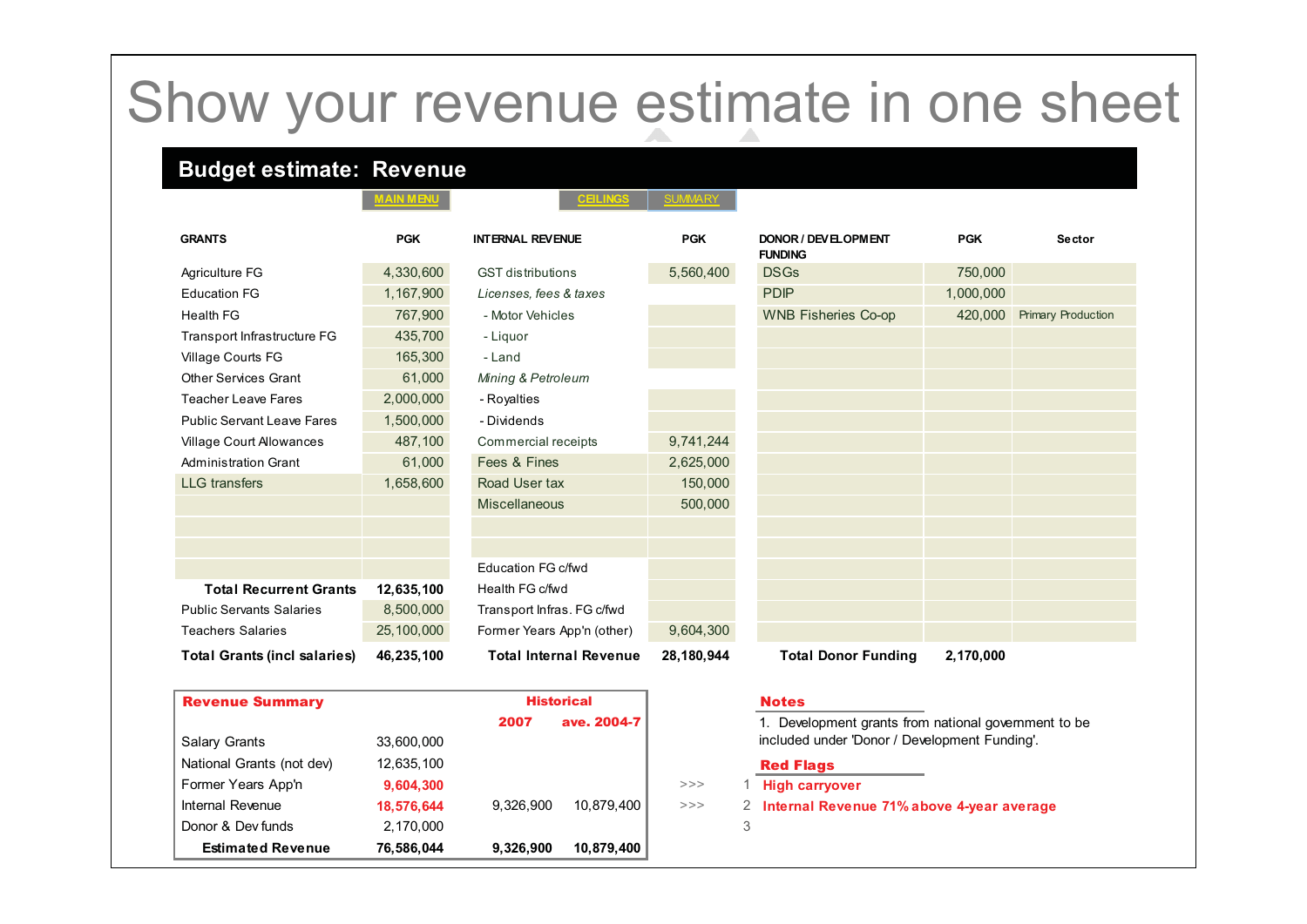### Show your budget allocation in one sheet

#### **Budget Ceiling (or Summary)**

|                                                     | <b>Balanced budget</b> | 0 In balance                              |                    | <b>SUDGET REV</b>                 | STEP <sub>1</sub>          | STEP <sub>2</sub>              |  |                               |              |
|-----------------------------------------------------|------------------------|-------------------------------------------|--------------------|-----------------------------------|----------------------------|--------------------------------|--|-------------------------------|--------------|
|                                                     |                        |                                           |                    | <b>Source of Funds Allocation</b> |                            |                                |  |                               |              |
| <b>REVENUE ESTIMATE - TO BE</b><br><b>ALLOCATED</b> | <b>PGK</b>             | STEP 1: FIXED COSTS<br><b>ALLOCATIONS</b> | Budget<br>estimate | <b>Grant Funding</b>              | Internal<br><b>Revenue</b> | <b>Funding</b><br>Under / Over |  |                               |              |
| Agriculture FG                                      | 0                      | Office rental (if any)                    |                    |                                   |                            |                                |  | <b>Budget Summary / Check</b> |              |
| <b>Education FG</b>                                 | 0                      | Utility charges                           |                    |                                   |                            |                                |  | Revenue estimate              | 42,986,044   |
| Health FG                                           | 0                      | Teacher Leave Fares                       | 2,000,000          | 2,000,000                         |                            | 0                              |  | less est. Fixed Costs         | (6,445,700)  |
| Transport Infrastructure FG                         | 0                      | <b>Public Servant Leave Fares</b>         | 1,500,000          | 1,500,000                         |                            | $\Omega$                       |  | less est. Sector Costs        | (36,540,344) |
| Village Courts FG                                   | $\Omega$               | Politicians Allowances                    | 800,000            |                                   | 800,000                    | $\Omega$                       |  | <b>Balanced budget</b>        |              |
| <b>Other Services Grant</b>                         | 0                      | Village Court Allowances                  | 487,100            | 487,100                           |                            | 0                              |  | <b>Source of funding</b>      |              |
| <b>Administration Grant</b>                         | $\Omega$               | <b>LLG Grants</b>                         | 1,658,600          | 1,658,600                         |                            | $\Omega$                       |  | Expenditure                   | (42,986,044) |
| <b>Other National Grants</b>                        | 0                      |                                           |                    |                                   |                            |                                |  | Funding identified            | 42,986,044   |
| Internal Revenue                                    | 0                      |                                           |                    |                                   |                            |                                |  | In balance                    |              |
| Donor & Development                                 | 0                      |                                           |                    |                                   |                            |                                |  |                               |              |
|                                                     |                        |                                           |                    |                                   |                            |                                |  |                               |              |
| <b>Funds allocated</b>                              | $\Omega$               | <b>Estimated Fixed Costs</b>              | 6,445,700          | 5,645,700                         | 800,000                    | 0                              |  |                               |              |

**15%**

|                                      | <b>Budget Estimate</b>     |                                |                        |             |                            |                        | <b>Source of Funds Allocation</b> |                         |                            |                               |                         |  |  |
|--------------------------------------|----------------------------|--------------------------------|------------------------|-------------|----------------------------|------------------------|-----------------------------------|-------------------------|----------------------------|-------------------------------|-------------------------|--|--|
| STEP 2: SECTOR<br><b>ALLOCATIONS</b> | Goods &<br><b>Services</b> | Personnel<br><b>Emoluments</b> | Capital<br>Replacement | Development | <b>Total for</b><br>Sector | NEFC - G&S<br>estimate | <b>G&amp;S Variance</b>           | Grant<br><b>Funding</b> | Internal<br><b>Revenue</b> | Donor & Dev<br><b>Sources</b> | Fundina<br>Under / Over |  |  |
| <b>Primary Production</b>            | 4,330,600                  |                                |                        | 420,000     | 4,750,600                  | 1,440,522              | 2,890,078                         | 4,330,600               | $\overline{\phantom{a}}$   | 420,000                       | $\Omega$                |  |  |
| Education                            | 1,717,900                  |                                | 1.700.000              | 1,740,000   | 5,157,900                  | 3,336,728              | (1,618,828)                       | 1,167,900               | 3,990,000                  |                               | 0                       |  |  |
| Health                               | 1.967.900                  | 800,000                        |                        | 2,340,000   | 5,107,900                  | 3,287,075              | (1,319,175)                       | 767,900                 | 4,340,000                  |                               | 0                       |  |  |
| Infrastructure                       | 565,700                    |                                |                        | 1,770,000   | 2,335,700                  | 2,389,661              | (1,823,961)                       | 435,700                 | 1,900,000                  |                               | 0                       |  |  |
| <b>Village Courts</b>                | 325,300                    |                                |                        |             | 325,300                    | 135,825                | 189,475                           | 165,300                 | 160,000                    |                               | 0                       |  |  |
| Administration                       | 7,502,000                  | 900,000                        |                        | 3,184,700   | 11,586,700                 | 1,787,978              | 5,714,022                         | 122,000                 | 11,464,700                 |                               | 0                       |  |  |
| Commerce                             | 210,000                    |                                |                        |             | 210,000                    | 338,446                | (128, 446)                        |                         | 210,000                    |                               | 0                       |  |  |
| Communication                        |                            |                                |                        | 100,000     | 100,000                    | 364,319                |                                   |                         | 100,000                    |                               | 0                       |  |  |
| <b>Community Development</b>         | 1,680,000                  |                                |                        | 1,046,244   | 2,726,244                  | 260,771                |                                   |                         | 2,726,244                  |                               | 0                       |  |  |
| <b>Correctional Services</b>         |                            |                                |                        |             |                            | 223,047                |                                   |                         |                            |                               | 0                       |  |  |
| Environment                          |                            |                                |                        |             | -                          | 38,578                 |                                   |                         | $\overline{a}$             |                               | 0                       |  |  |
| <b>HIV</b>                           |                            |                                |                        |             |                            | 171,680                |                                   |                         |                            |                               | 0                       |  |  |
| Land Administration                  | 170,000                    |                                |                        |             | 170,000                    | 150,945                |                                   |                         | 170,000                    |                               | 0                       |  |  |
| Police                               | 100,000                    |                                |                        |             | 100,000                    | 322,652                |                                   |                         | 100,000                    |                               | 0                       |  |  |
| <b>Business Development</b>          | 160,000                    |                                |                        | 680,000     | 840,000                    |                        |                                   |                         | 840,000                    |                               | 0                       |  |  |
| Law & Order                          | 330,000                    |                                |                        |             | 330,000                    |                        |                                   |                         | 330,000                    |                               | 0                       |  |  |
| <b>Fire Services</b>                 | 100.000                    |                                |                        |             | 100.000                    |                        |                                   |                         | 100,000                    |                               | 0                       |  |  |
| <b>Disaster</b>                      |                            |                                |                        | 650,000     | 650,000                    |                        |                                   |                         | 650,000                    |                               | 0                       |  |  |
| Gov't Trawler                        |                            |                                |                        | 300,000     | 300,000                    |                        |                                   |                         | 300,000                    |                               | 0                       |  |  |
| <b>Unspecified Dev</b>               |                            |                                |                        | 1,750,000   | 1,750,000                  |                        |                                   |                         | $\overline{\phantom{a}}$   | 1,750,000                     | 0                       |  |  |
| <b>Estimated Sector Costs</b>        | 19,159,400                 | 1,700,000                      | 1,700,000              | 13,980,944  | 36,540,344                 | 14,248,226             |                                   | 6,989,400               | 27,380,944                 | 2,170,000                     |                         |  |  |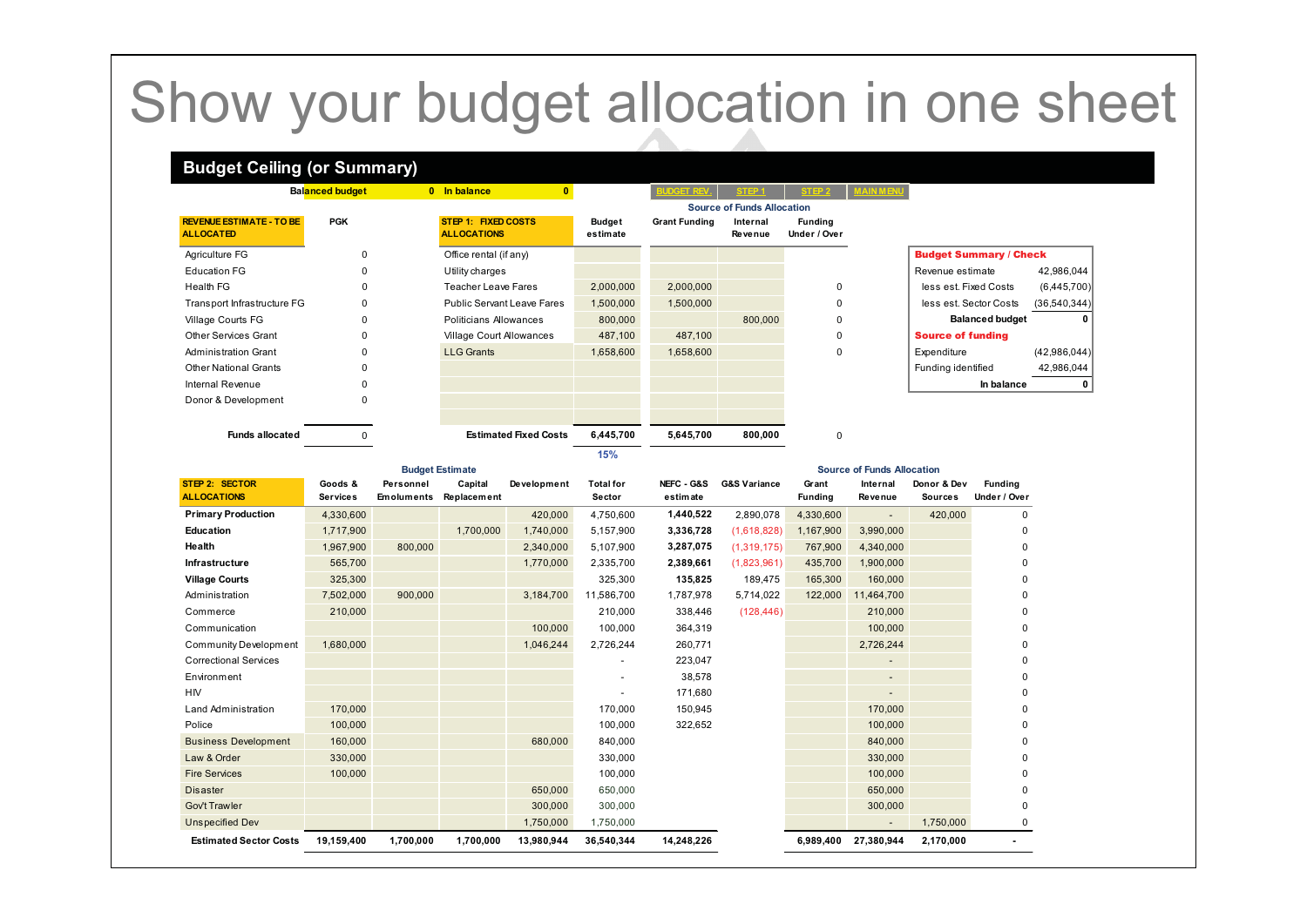## Show your budget allocation on MPA's

### **Summary of Minimum Priority Activities**

| <b>Primary Production</b><br>200,000<br>446,895<br>(246, 895)<br>each ext. point visited 4 times per District p.a.<br><b>Agriculture Extension Services</b><br>126,013<br><b>Fisheries Extension Services</b><br>(126, 013)<br>0<br>not included in NEFC study<br><b>Forestry Extension Services</b><br><b>Education</b><br>1,384,628<br>(1, 384, 628)<br>1. Provision of school materials<br>per student costs; elementary K7, primary K17, secondary K51<br>410 visits (2 visits to each elementary school and 1 visit to other<br>43,582<br>(43,582)<br>2. Supervision by district/prov staff<br>school)<br>3. District education office op's<br>46,392<br>(46, 392)<br>n/a<br>Health<br>50,000<br>215,000<br>797,841<br>(532, 841)<br>1. Rural health facility op costs<br>average funding of K29550 per health centre (27 centres in Province)<br>2. Integrated health patrols<br>252,189<br>(252, 189)<br>6 mobile clinics p.a. to each point<br>28,060<br>3. Medical supply distribution<br>(28,060)<br>4 distributions p.a. |    |
|-------------------------------------------------------------------------------------------------------------------------------------------------------------------------------------------------------------------------------------------------------------------------------------------------------------------------------------------------------------------------------------------------------------------------------------------------------------------------------------------------------------------------------------------------------------------------------------------------------------------------------------------------------------------------------------------------------------------------------------------------------------------------------------------------------------------------------------------------------------------------------------------------------------------------------------------------------------------------------------------------------------------------------------|----|
|                                                                                                                                                                                                                                                                                                                                                                                                                                                                                                                                                                                                                                                                                                                                                                                                                                                                                                                                                                                                                                     |    |
|                                                                                                                                                                                                                                                                                                                                                                                                                                                                                                                                                                                                                                                                                                                                                                                                                                                                                                                                                                                                                                     |    |
|                                                                                                                                                                                                                                                                                                                                                                                                                                                                                                                                                                                                                                                                                                                                                                                                                                                                                                                                                                                                                                     |    |
|                                                                                                                                                                                                                                                                                                                                                                                                                                                                                                                                                                                                                                                                                                                                                                                                                                                                                                                                                                                                                                     |    |
|                                                                                                                                                                                                                                                                                                                                                                                                                                                                                                                                                                                                                                                                                                                                                                                                                                                                                                                                                                                                                                     |    |
|                                                                                                                                                                                                                                                                                                                                                                                                                                                                                                                                                                                                                                                                                                                                                                                                                                                                                                                                                                                                                                     |    |
|                                                                                                                                                                                                                                                                                                                                                                                                                                                                                                                                                                                                                                                                                                                                                                                                                                                                                                                                                                                                                                     |    |
|                                                                                                                                                                                                                                                                                                                                                                                                                                                                                                                                                                                                                                                                                                                                                                                                                                                                                                                                                                                                                                     |    |
|                                                                                                                                                                                                                                                                                                                                                                                                                                                                                                                                                                                                                                                                                                                                                                                                                                                                                                                                                                                                                                     |    |
|                                                                                                                                                                                                                                                                                                                                                                                                                                                                                                                                                                                                                                                                                                                                                                                                                                                                                                                                                                                                                                     |    |
|                                                                                                                                                                                                                                                                                                                                                                                                                                                                                                                                                                                                                                                                                                                                                                                                                                                                                                                                                                                                                                     |    |
|                                                                                                                                                                                                                                                                                                                                                                                                                                                                                                                                                                                                                                                                                                                                                                                                                                                                                                                                                                                                                                     |    |
| Infrastructure                                                                                                                                                                                                                                                                                                                                                                                                                                                                                                                                                                                                                                                                                                                                                                                                                                                                                                                                                                                                                      |    |
| 546,015<br>(546, 015)<br>73 km's<br>1. Roads maintenance - sealed                                                                                                                                                                                                                                                                                                                                                                                                                                                                                                                                                                                                                                                                                                                                                                                                                                                                                                                                                                   |    |
| 1. Roads maintenance - unsealed<br>1,358,847<br>(1,358,847)<br>129 km's                                                                                                                                                                                                                                                                                                                                                                                                                                                                                                                                                                                                                                                                                                                                                                                                                                                                                                                                                             |    |
| 40,000<br>(40,000)<br>1. Bridge maintenance<br>4 bridges                                                                                                                                                                                                                                                                                                                                                                                                                                                                                                                                                                                                                                                                                                                                                                                                                                                                                                                                                                            |    |
| 42,000<br>60,000<br>(18,000)<br>10 airstrips maintained (cost ext. K6000 per airstrip)<br>2. Airstrip maintenance                                                                                                                                                                                                                                                                                                                                                                                                                                                                                                                                                                                                                                                                                                                                                                                                                                                                                                                   |    |
| 20,000<br>3. Wharve maintenance<br>(20,000)                                                                                                                                                                                                                                                                                                                                                                                                                                                                                                                                                                                                                                                                                                                                                                                                                                                                                                                                                                                         | -1 |
| 20,000<br>(20,000)<br>2 jetties<br>3. Jetty maintenance                                                                                                                                                                                                                                                                                                                                                                                                                                                                                                                                                                                                                                                                                                                                                                                                                                                                                                                                                                             |    |
| 10,000<br>(10,000)<br>2 landings<br>3. Landing maintenance                                                                                                                                                                                                                                                                                                                                                                                                                                                                                                                                                                                                                                                                                                                                                                                                                                                                                                                                                                          |    |
| <b>Village Courts</b>                                                                                                                                                                                                                                                                                                                                                                                                                                                                                                                                                                                                                                                                                                                                                                                                                                                                                                                                                                                                               |    |
| Operational materials<br>29,439<br>(29, 439)<br>n/a                                                                                                                                                                                                                                                                                                                                                                                                                                                                                                                                                                                                                                                                                                                                                                                                                                                                                                                                                                                 |    |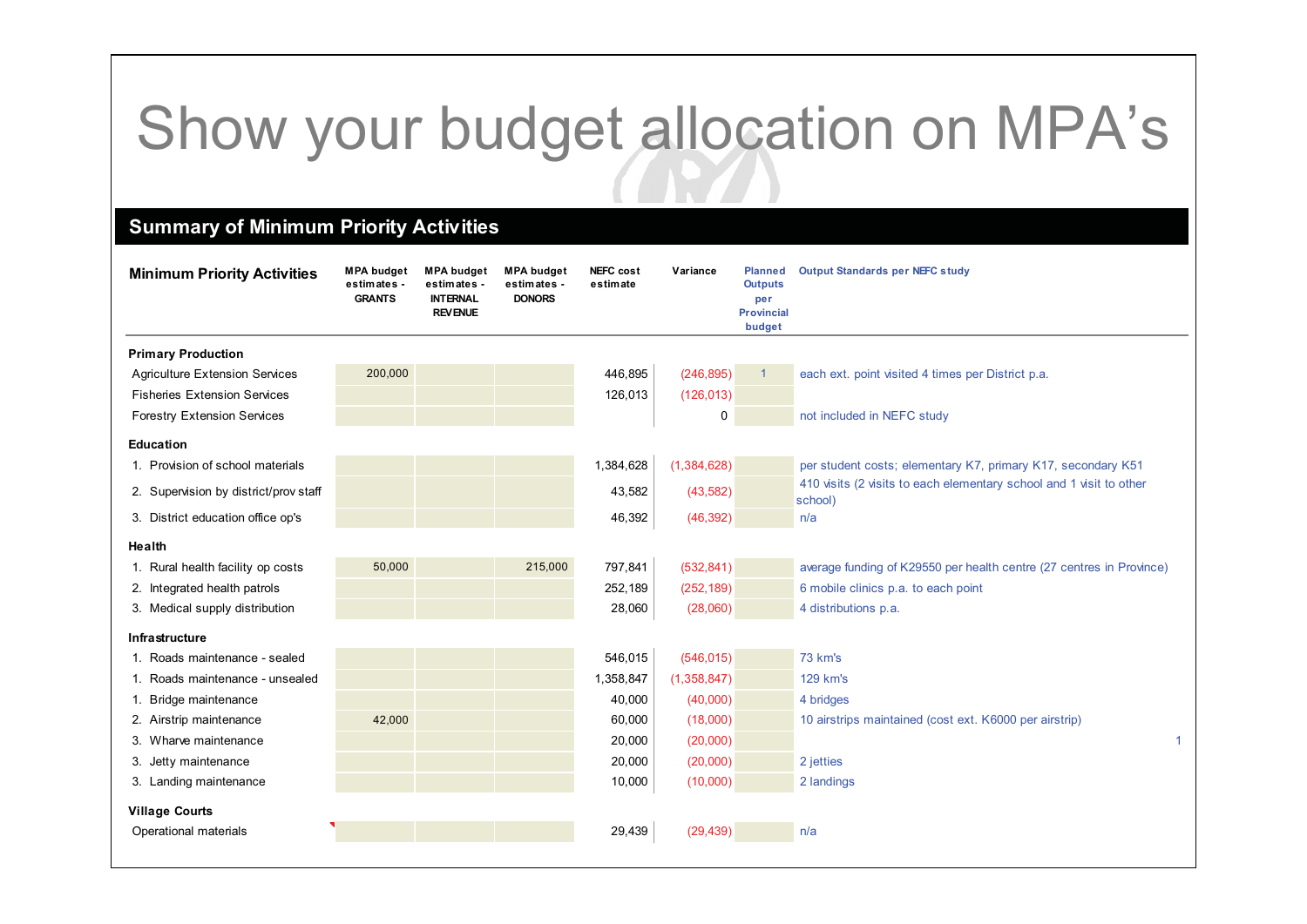